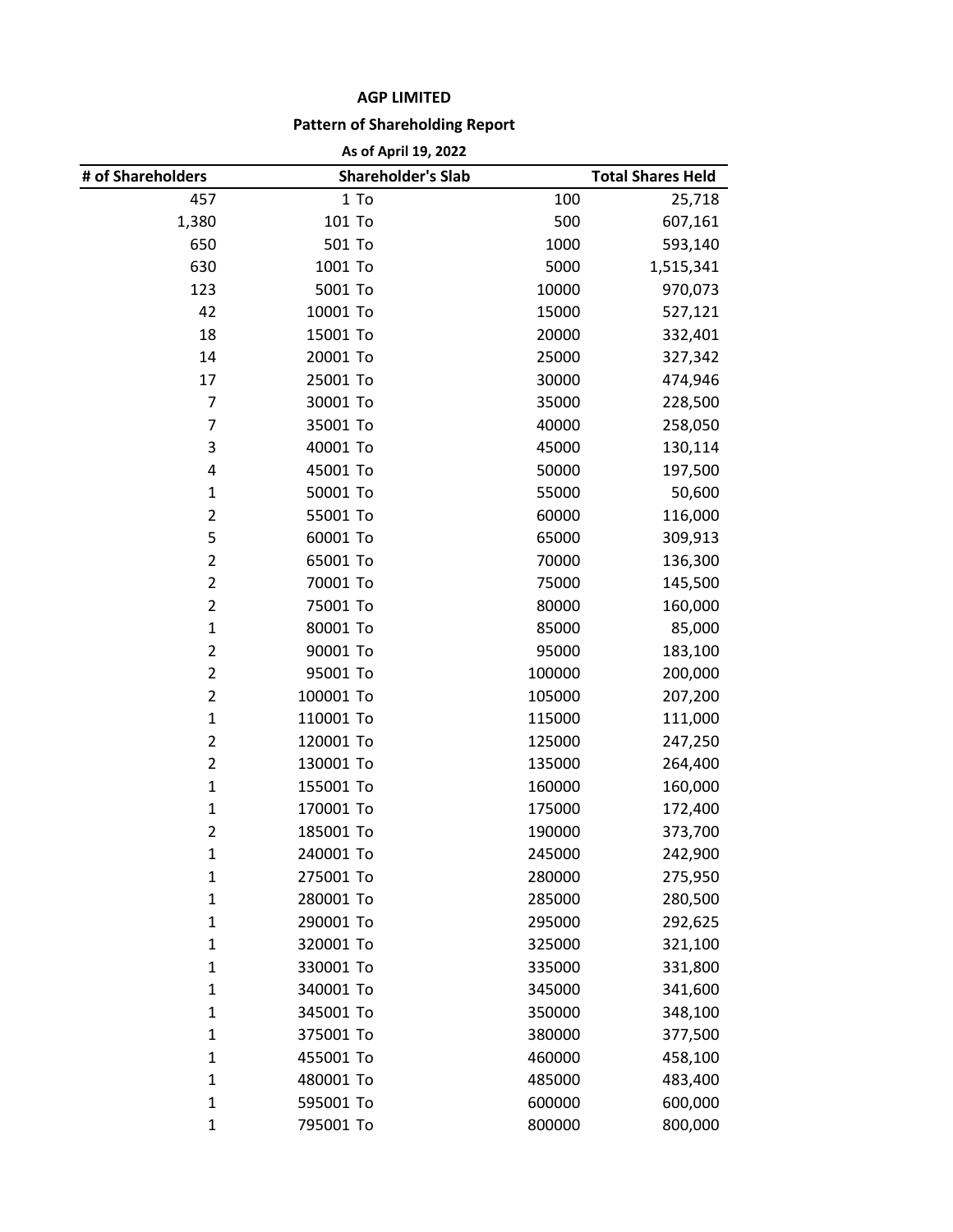| 3,406 |              |           | 280,000,000 |
|-------|--------------|-----------|-------------|
| 1     | 148350001 To | 148355000 | 148,350,434 |
| 1     | 37915001 To  | 37920000  | 37,920,000  |
| 1     | 26790001 To  | 26795000  | 26,794,560  |
| 1     | 13395001 To  | 13400000  | 13,400,000  |
| 1     | 10755001 To  | 10760000  | 10,758,361  |
| 1     | 7190001 To   | 7195000   | 7,191,000   |
| 1     | 6795001 To   | 6800000   | 6,795,500   |
|       | 5335001 To   | 5340000   | 5,335,700   |
| 1     | 3355001 To   | 3360000   | 3,359,200   |
| 1     | 3225001 To   | 3230000   | 3,229,900   |
|       | 2600001 To   | 2605000   | 2,602,000   |